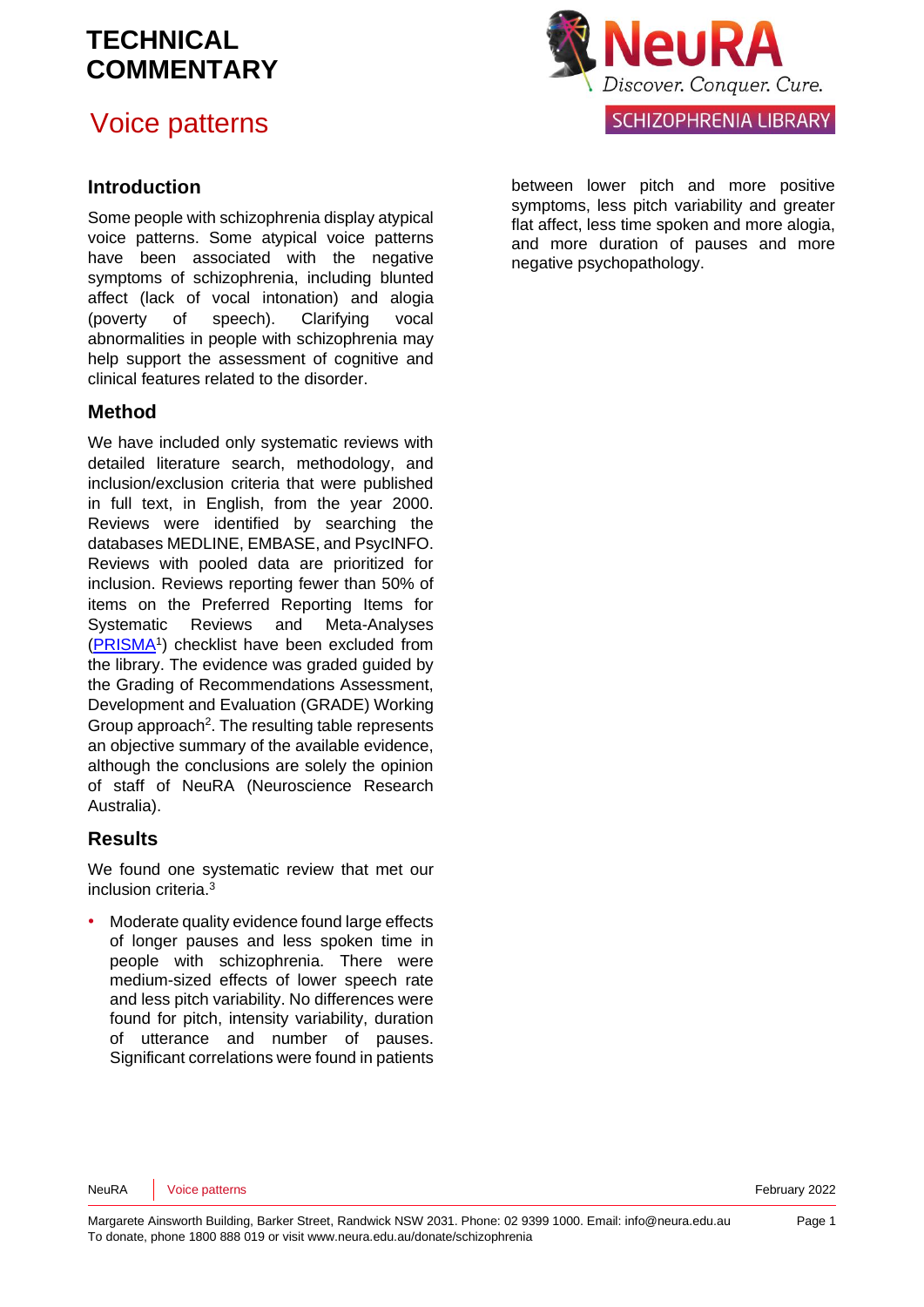# Voice patterns



*Parola A, Simonsen A, Bliksted V, Fusaroli R*

**Voice patterns in schizophrenia: A systematic review and Bayesian metaanalysis**

#### **Schizophrenia Research 2020; 216: 24-40**

[View review abstract online](https://www.sciencedirect.com/science/article/abs/pii/S0920996419305389)

| Voice patterns and relationship with symptoms in people with<br>Comparison<br>schizophrenia vs. controls.<br><b>Summary of evidence</b><br>Moderate quality evidence (medium to large samples,<br>inconsistent, imprecise, direct) found large effects of longer                                                                                                                                                                                            |                                                           |
|-------------------------------------------------------------------------------------------------------------------------------------------------------------------------------------------------------------------------------------------------------------------------------------------------------------------------------------------------------------------------------------------------------------------------------------------------------------|-----------------------------------------------------------|
|                                                                                                                                                                                                                                                                                                                                                                                                                                                             |                                                           |
| There were medium-sized effects of lower speech rate and less<br>pitch variability. No differences were found for pitch, intensity<br>variability, duration of utterance and number of pauses.<br>Significant correlations were found in patients between lower<br>pitch and more positive symptoms, less pitch variability and<br>greater flat affect, less time spoken and more alogia, and more<br>duration of pauses and more negative psychopathology. | pauses and less spoken time in people with schizophrenia. |

#### **Voice patterns**

*Large effects were found for;*

Longer pauses: 9 studies, N = 371, *g* = 1.89, 95%CI 0.72 to 3.21, *p* < 0.001, Q*p* < 0.001 Less spoken time: 11 studies, N = 478, *g* = -1.26, 95%CI -2.26 to -0.25, *p* = 0.001, Q*p* < 0.001 *Medium -sized effects were found for;*

Slower speech rate: 11 studies, N = 595, *g* = -0.75, 95%CI -1.51 to -0.04, *p* = 0.01, Q*p* < 0.001 Less pitch variability: 11 studies, N = 644, *g* = -0.55, 95%CI -1.06 to -0.09, *p* = 0.005, Q*p* < 0.001 *No significant effects were found for;*

Pitch mean: 4 studies, N = 198, *g* = 0.25, 95%CI -0.72 to 1.30, *p* = 0.273, Q*p* = 0.04 Intensity variability: 4 studies, N = 169, *g* = 0.74, 95%CI -2.01 to 3.39, *p* = 0.164, Q*p* < 0.001 Duration of utterance: 4 studies, N = 165, *g* = -0.15, 95%CI -2.56 to 2.26, *p* = 0.739, Q*p* < 0.001 Number of pauses: 5 studies, N = 108, *g* = 0.05, 95%CI -1.23 to 1.13, *p* = 0.782, Q*p* = 0.02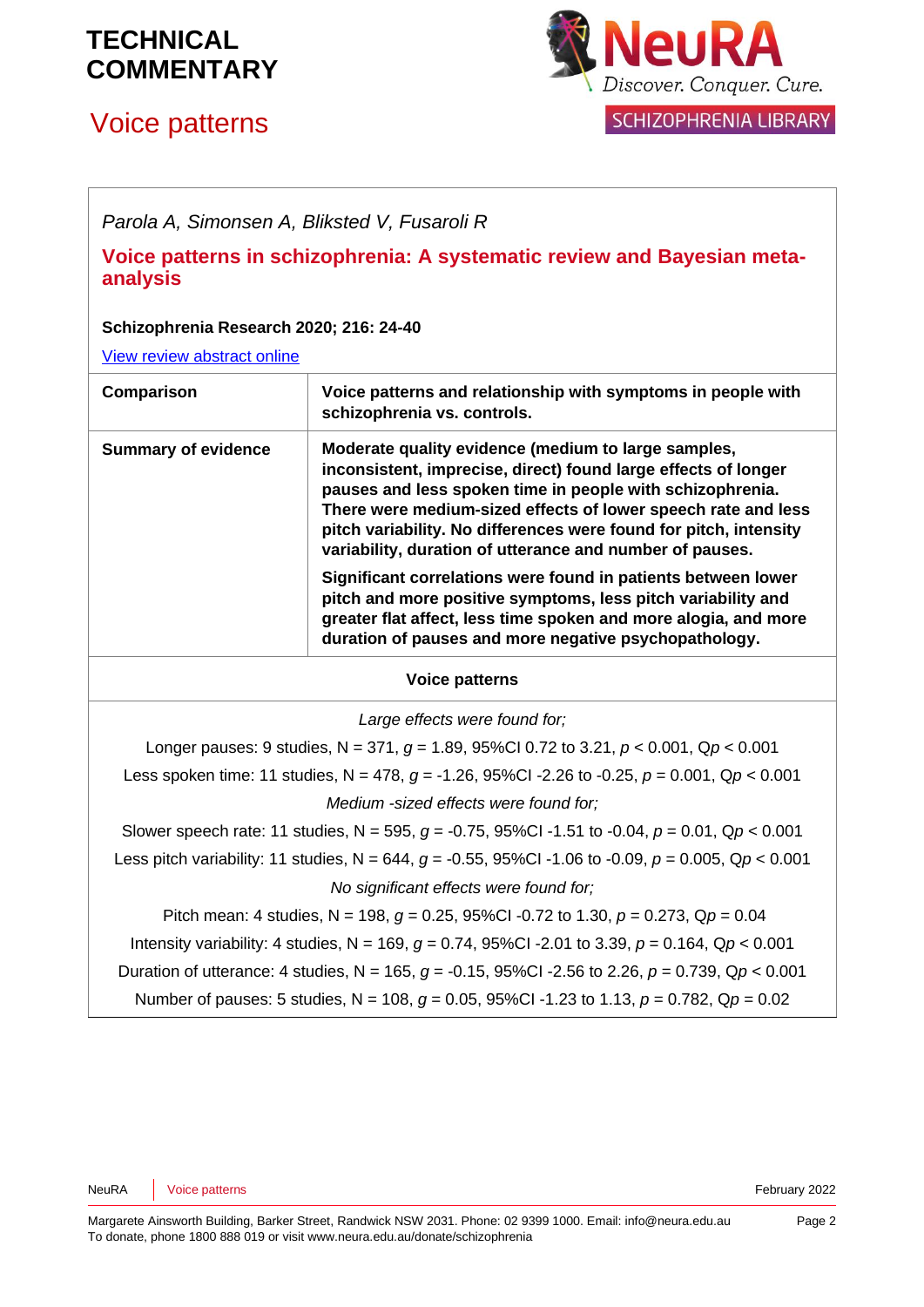



Significant correlations were found between lower pitch and more positive symptoms, less pitch variability and greater flat affect, less time spoken and more alogia, and more duration of pauses and more negative psychopathology.

Moderator analyses revealed that tasks with more demanding cognitive and social components have significantly larger effects.

| <b>Consistency in results</b> | Inconsistent |
|-------------------------------|--------------|
| <b>Precision in results</b>   | Imprecise    |
| <b>Directness of results</b>  | Direct       |

### Explanation of acronyms

CI = confidence interval,  $g$  = Hedges' standardised mean difference,  $I^2$  = the percentage of the variability in effect estimates that is due to heterogeneity rather than sampling error (chance),  $N =$ number of participants,  $p =$  statistical probability of obtaining that result ( $p < 0.05$  generally regarded as significant),  $Q =$  test for heterogeneity,  $vs. =$  versus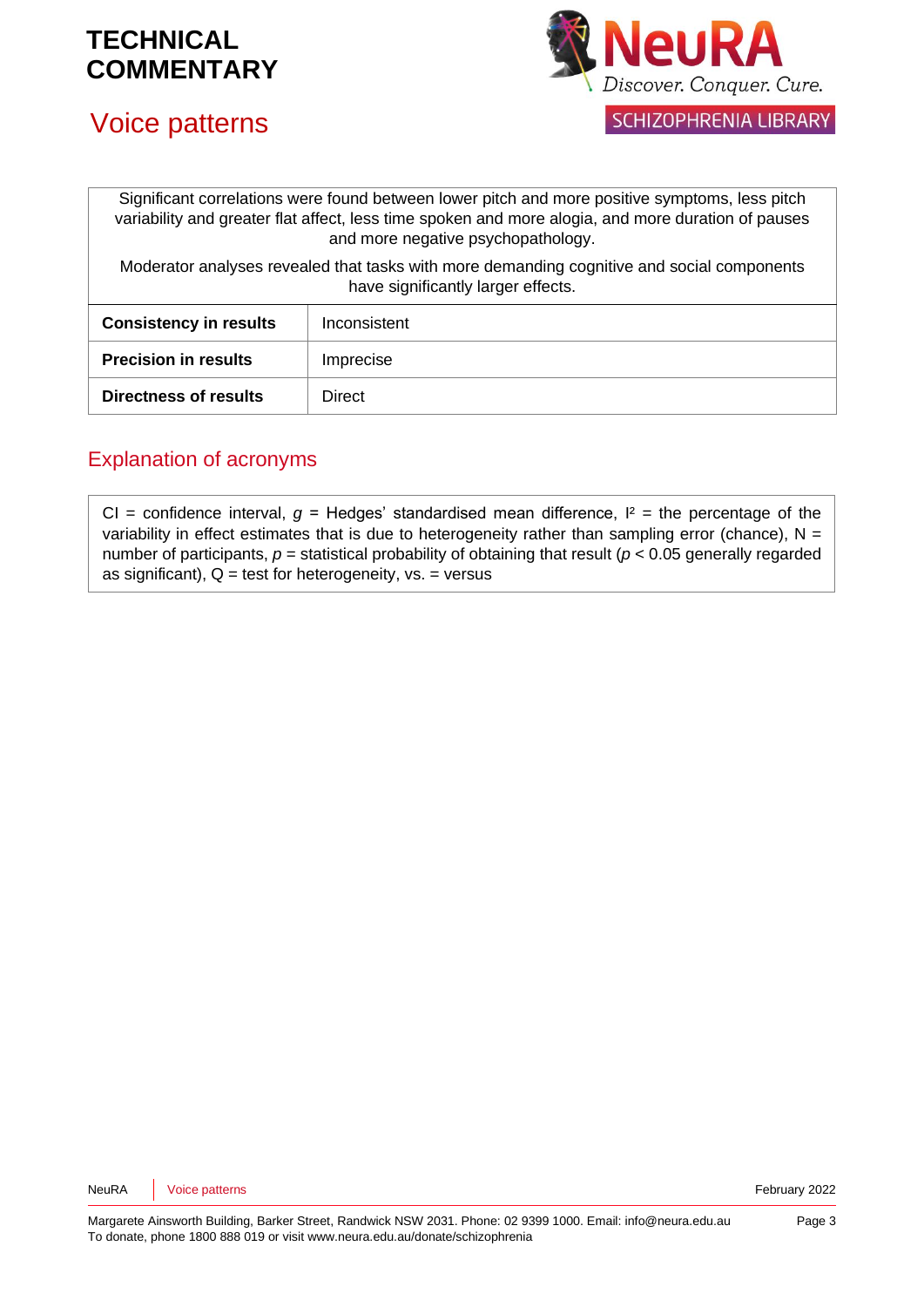### Voice patterns



### Explanation of technical terms

- \* Bias has the potential to affect reviews of both RCT and observational studies. Forms of bias include; publication bias - trials that are not formally published tend to show less effect than published trials, further if there are statistically significant differences between groups in a trial, these trial results tend to get published before those of trials without significant differences; language bias – only including English language reports; funding bias - source of funding for the primary research with selective reporting of results within primary studies; outcome variable selection bias; database bias - including reports from some databases and not others; citation bias - preferential citation of authors. Trials can also be subject to bias when evaluators are not blind to treatment condition and selection bias of participants if trial samples are small<sup>[4](#page-5-3)</sup>.
- † Different effect measures are reported by different reviews.

Odds ratio (OR) or relative risk (RR) refers to the probability of a reduction  $( $1$ )$  or an increase (> 1) in a particular outcome in a treatment group, or a group exposed to a risk factor, relative to the comparison group. For example, a RR of 0.75 translates to a reduction in risk of an outcome of 25% relative to those not receiving the treatment or not exposed to the risk factor. Conversely, a RR of 1.25 translates to an increased risk of 25% relative to those not receiving treatment or not having been exposed to a risk factor. A RR or OR of 1.00 means there is no difference between groups. A medium effect is considered if RR >

2 or  $<$  0[.](#page-5-4)5 and a large effect if RR  $>$  5 or  $<$  0.2<sup>5</sup>. lnOR stands for logarithmic OR where a lnOR of 0 shows no difference between groups. Hazard ratios measure the effect of an explanatory variable on the hazard or risk of an event.

Correlation coefficients (eg, r) indicate the strength of association or relationship between variables. They are an indication of prediction, but do not confirm causality due to possible and often unforseen confounding variables. An r of 0.10 represents a weak association, 0.25 a medium association and 0.40 and over represents a strong association. Unstandardised (*b*) regression coefficients indicate the average change in the dependent variable associated with a 1 unit change in the independent variable, statistically controlling for the other independent variables. Standardised regression coefficients represent the change being in units of standard deviations to allow comparison across different scales.

Weighted mean difference scores refer to mean differences between treatment and comparison groups after treatment (or occasionally pre to post treatment) and in a randomised trial there is an assumption that both groups are comparable on this measure prior to treatment. Standardised mean differences are divided by the pooled standard deviation (or the standard deviation of one group when groups are homogenous) that allows results from different scales to be combined and compared. Each study's mean difference is then given a weighting depending on the size of the sample and the variability in the data. 0.2 represents a small effect, 0.5 a medium effect, and 0.8 and over represents a large effect<sup>[4](#page-5-3)</sup>.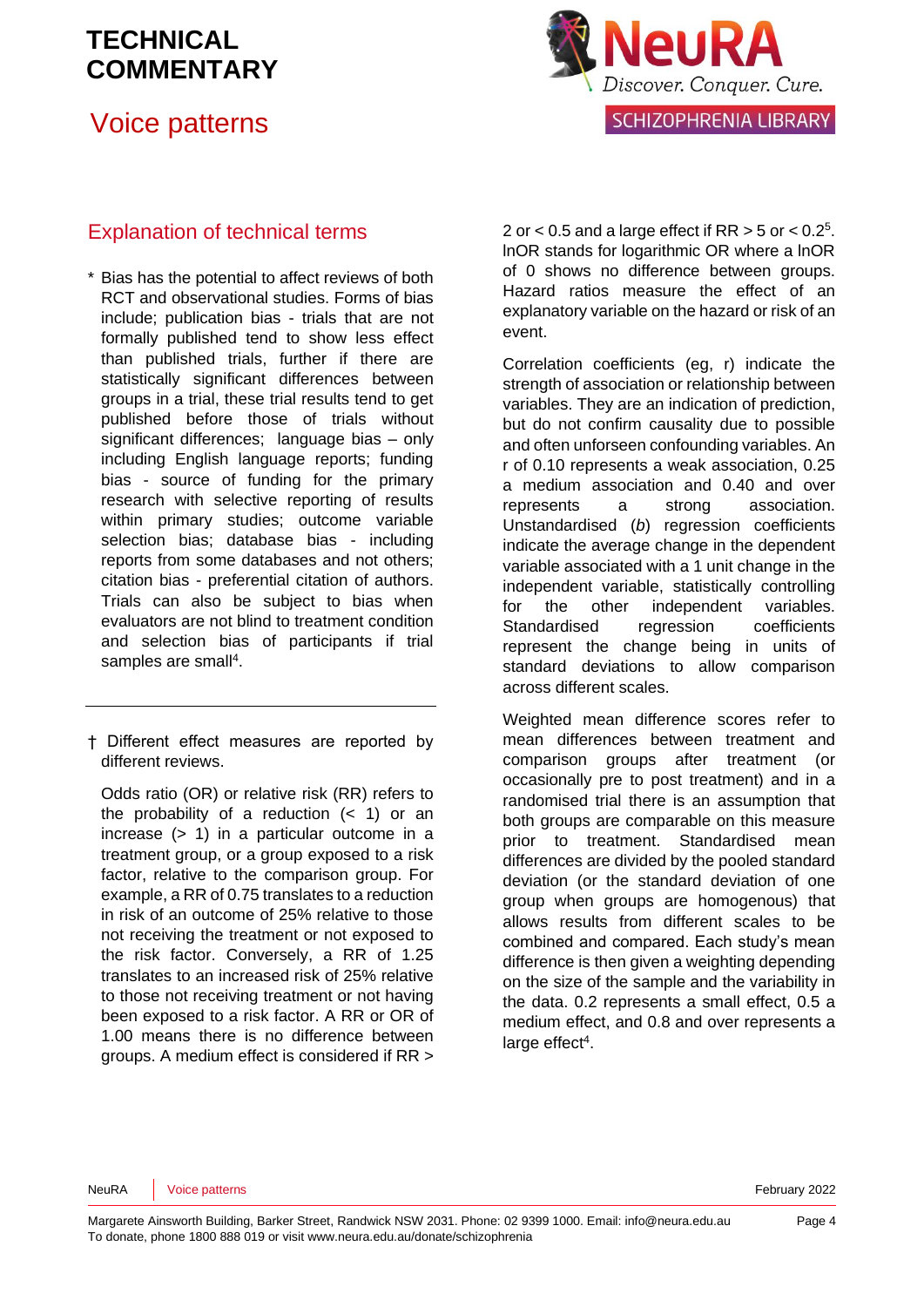# Voice patterns



Prevalence refers to how many existing cases there are at a particular point in time. Incidence refers to how many new cases there are per population in a specified time period. Incidence is usually reported as the number of new cases per 100,000 people per year. Alternatively some studies present the number of new cases that have accumulated over several years against a person-years denominator. This denominator is the sum of individual units of time that the persons in the population are at risk of becoming a case. It takes into account the size of the underlying population sample and its age structure over the duration of observation.

Reliability and validity refers to how accurate the instrument is. Sensitivity is the proportion of actual positives that are correctly identified (100% sensitivity = correct identification of all actual positives) and specificity is the proportion of negatives that are correctly identified  $(100\%$  specificity = not identifying anyone as positive if they are truly not).

‡ Inconsistency refers to differing estimates of effect across studies (i.e. heterogeneity or variability in results) that is not explained by subgroup analyses and therefore reduces confidence in the effect estimate. I<sup>2</sup> is the percentage of the variability in effect estimates that is due to heterogeneity rather than sampling error (chance) - 0% to 40%: heterogeneity might not be important, 30% to 60%: may represent moderate heterogeneity, 50% to 90%: may be considerable heterogeneity and over this is considerable heterogeneity. I<sup>2</sup> can be calculated from Q (chisquare) for the test of heterogeneity with the following formula[;](#page-5-3) 4

$$
I^2 = \left(\frac{Q - df}{Q}\right) \times 100\%
$$

- § Imprecision refers to wide confidence intervals indicating a lack of confidence in the effect estimate. Based on GRADE recommendations, a result for continuous data (standardised mean differences, not weighted mean differences) is considered imprecise if the upper or lower confidence limit crosses an effect size of 0.5 in either direction, and for binary and correlation data, an effect size of 0.25. GRADE also recommends downgrading the evidence when sample size is smaller than 300 (for binary data) and 400 (for continuous data), although for some topics, these criteria should be relaxed<sup>[6](#page-5-5)</sup>.
- ║ Indirectness of comparison occurs when a comparison of intervention A versus B is not available but A was compared with C and B was compared with C that allows indirect comparisons of the magnitude of effect of A versus B. Indirectness of population, comparator and/or outcome can also occur when the available evidence regarding a particular population, intervention, comparator, or outcome is not available and is therefore inferred from available evidence. These inferred treatment effect sizes are of lower quality than those gained from head-tohead comparisons of A and B